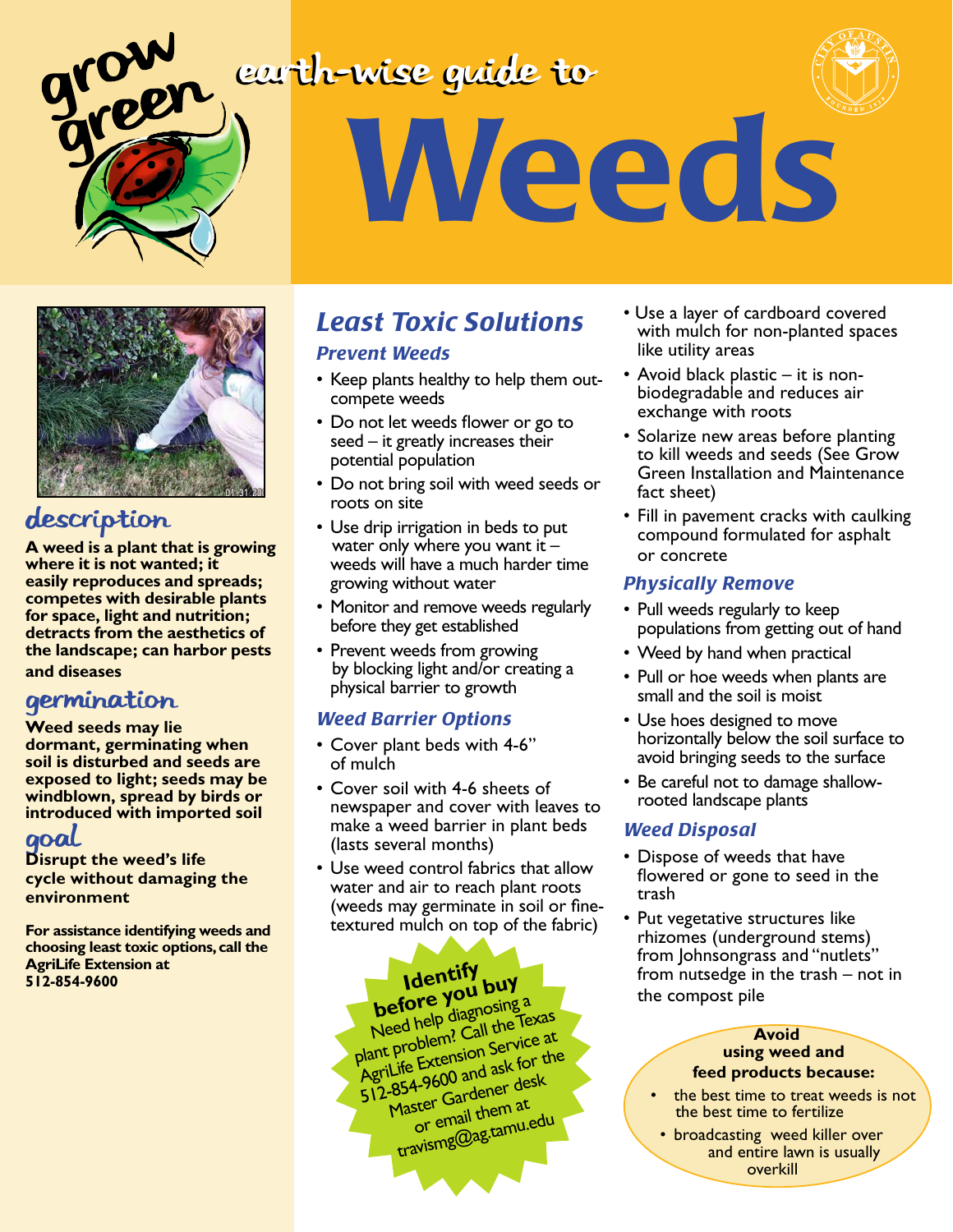| <b>Name</b>                                                                                                     | <b>Description</b>                                                                                                                                                | <b>Growing</b><br><b>Season</b>                                                   | <b>Comments/</b><br><b>Growing Conditions</b>                                                                                                                                              | <b>Least Toxic</b><br><b>Solutions</b>                                                                                                                                 |  |
|-----------------------------------------------------------------------------------------------------------------|-------------------------------------------------------------------------------------------------------------------------------------------------------------------|-----------------------------------------------------------------------------------|--------------------------------------------------------------------------------------------------------------------------------------------------------------------------------------------|------------------------------------------------------------------------------------------------------------------------------------------------------------------------|--|
|                                                                                                                 | PERENNIALS, BROADLEAF                                                                                                                                             |                                                                                   |                                                                                                                                                                                            |                                                                                                                                                                        |  |
| <b>Broadleaf Plaintain</b><br>Plantago major                                                                    | • Rosette with large, rounded, • Warm season<br>wavy-edged leaves<br>• Greenish flowers on 5-10"<br>stalks                                                        | perennial<br>• Seeds germinate<br>early to late spring                            | • Reproduces by seed<br>• Resprouts from root system<br>• Prefers rich soil and moderately<br>wet areas                                                                                    | • Remove by hand or<br>weed fork<br>Be sure to remove the<br>entire crown of the plant                                                                                 |  |
| Dandelion<br>Taraxacum officinale                                                                               | • Rosette with lobed and<br>serrated leaves<br>• Round, fluffy seed heads<br>• Yellow flower<br>• Milky sap                                                       | • Cool season<br>perennial<br>• Seeds germinate<br>in fall                        | • Reproduces by seed<br>• Resprouts from root<br>• Prefers moist areas in full sun<br>• Edible                                                                                             | • Can easily be removed<br>with a weed fork<br>• Must remove the taproot                                                                                               |  |
| Dichondra<br>Dichondra repens                                                                                   | $\cdot$ 1/2 to 3/4" kidney shaped<br>leaves<br>• Inconspicuous in turf                                                                                            | • Warm season<br>perennial<br>• Seeds germinate<br>in spring                      | • Creeping stems root where<br>nodes contact the soil<br>• Seeds may stay dormant for<br>vears<br>Grows in both sun and shade<br>• Prefers fertile soil that is fre-<br>quently watered    | Shallow roots make it<br>easy to remove by hand<br>if soil is moist and loose<br>• Use a diamond, swan<br>neck or stirrup hoe                                          |  |
| <b>Field Bindweed</b><br>Convolvulus arvensis                                                                   | • Vine with 3-10' long stems;<br>can run along ground<br>or climb<br>• Flower similar to<br><b>Morning Glories</b><br>• Leaves are alternate with<br>smooth edges | • Warm season<br>perennial<br>• Seeds germinate in<br>spring and summer           | • Reproduces by seed<br>• Plant fragments of roots as short<br>as 2" can form new plants<br>Seeds may live in soil 60 years                                                                | • Dig out root with a<br>weed fork to eliminate<br>• Repeat every 2 or 3<br>weeks or as soon as the<br>bindweed reaches 6" in<br>length                                |  |
| Poison Ivy<br>Toxicodendron<br>radicans                                                                         | • Creeping or climbing<br>woody vine<br>Leaf edges may be smooth,<br>wavy or serrated<br>Alternate leaves with<br>3 leaflets                                      | • Leafs out from<br>deciduous stem in<br>spring with onset of<br>warm weather     | • Reproduces by rhizomes* and<br>seeds spread by birds<br>• Resprouts from root<br>• Can cause rashes when dormant • Must eliminate roots<br>• Fumes from burning can cause<br>lung damage | • Wear gloves, long<br>sleeves and long pants if<br>removing manually                                                                                                  |  |
|                                                                                                                 | PERENNIALS, GRASSY                                                                                                                                                |                                                                                   |                                                                                                                                                                                            |                                                                                                                                                                        |  |
| Bermudagrass<br>Cynodon dactylon                                                                                | • Fine-textured grass, often<br>used as a turfgrass<br>• Becomes a weed when it<br>starts creeping into land-<br>scape beds                                       | • Warm season<br>perennial<br>• Goes dormant with<br>the onset of cold<br>weather | • Spreads by seeds, rhizomes*<br>and stolons**<br>• Spreads rapidly during hot<br>times of year<br>• Grows in any soil; prefers<br>full sun                                                | • Use barriers that extend<br>8-10" below the surface<br>Dig out as much of the<br>roots and stolons** as<br>possible with a<br>Korean hoe<br>• May take several tries |  |
| <b>Dallisgrass</b><br>Paspalum dilataum                                                                         | • Low-growing, coarse-<br>textured grass<br>• Light green leaves<br>• Long seed heads on<br>tall stalks                                                           | • Warm season<br>perennial<br>Seeds germinate in<br>spring                        | • Grows faster than most<br>turfgrasses<br>• Thrives in hot, humid conditions<br>• Prefers moist soil<br>• Tolerates sandy and clay soils                                                  | • Dig out crown of the<br>plant and remove all of<br>the stem with a<br>weed fork                                                                                      |  |
| Johnsongrass<br>Sorghum halepense                                                                               | • Wide leaf blade with white<br>strip down the center<br>• Can grow up to $6'$<br>• Thick, creeping rhizomes*                                                     | • Warm season<br>perennial                                                        | • Reproduces by rhizomes*<br>and seeds<br>Stems root at the nodes<br>• Sometimes introduced by soil<br>brought in from off site                                                            | • Take out as much<br>of the rhizome<br>as possible<br>• Persistent so may take<br>several tries                                                                       |  |
| Quackgrass<br>Elytrigia repens                                                                                  | • Grassy plant can grow<br>$1-3.5$ tall<br>• Resembles wheat                                                                                                      | • Evergreen                                                                       | • Reproduces by seed<br>and rhizomes*<br>• Tolerates all types of soils                                                                                                                    | Do not till -- broken<br>segment of plants can<br>root and sprout into new<br>plants<br>Persistent so may take<br>several tries                                        |  |
|                                                                                                                 |                                                                                                                                                                   |                                                                                   |                                                                                                                                                                                            |                                                                                                                                                                        |  |
| <b>Nutgrasses</b><br><b>Yellow Nutsedge</b><br>Cyperus esculentus<br><b>Purple Nutsedge</b><br>Cyperus rotundus | • Grass-like in appearance<br>Has a triangular stem<br>• Some rhizomes* terminate<br>in hard tubers (nutlets)                                                     | • Emerges from<br>nutlet in spring                                                | • Spreads via rhizomes*<br>and seeds<br>• Often reappears after a good<br>summer rain<br>Prefers sun<br>• Sometimes introduced by soil<br>brought from off site                            | Thoroughly remove<br>with a weed fork in the<br>spring before nutlets<br>form<br>• Persistent so may take<br>several tries                                             |  |
|                                                                                                                 | * rhizomes- underground stems ** stolons- above ground stems                                                                                                      |                                                                                   |                                                                                                                                                                                            |                                                                                                                                                                        |  |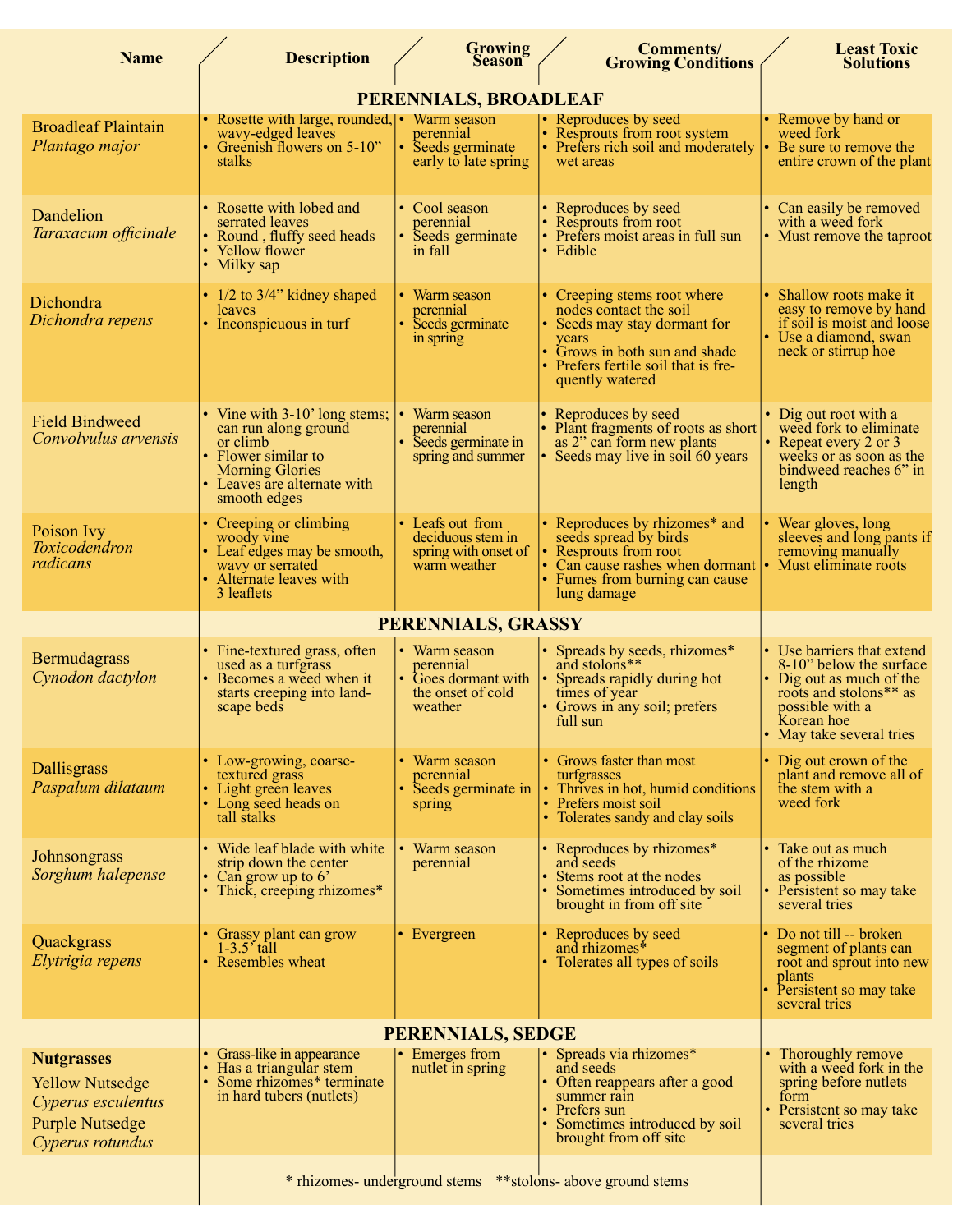

Broadleaf Plaintain **Bermudagrass** 



Dandelion Dallisgrass



Dichondra Johnsongrass





# Field Bindweed Quackgrass



Poison Ivy **Yellow Nutsedge** 

#### **PERENNIAL SOLUTIONS**

#### **Least toxic solutions If you must use a weed killer...**

- Manually remove the root system
- Water thoroughly 1-2 days<br>before digging to soften soil Remove flower or seed heads to prevent spreading



- against young growing weeds<br>Choose a product that is formu-<br>lated to kill the specific weed (non-selective products will kill or set back any plants they come
- in contact with) Read and follow label directions Spot treat problems when possible Be aware that very aggressive
- 
- weeds may require more than one application



Carpetweed Spotted Spurge



Chickweed



Common Lambsquarters











Large Crabgrass





#### Purslane Smooth Crabgras

#### **ANNUAL SOLUTIONS**

- **General habits**
- Annual weeds germinate from seeds each year; usually mature in one growing season and die within 12 months
- Cool season annual seeds typi-<br>cally begin germinating in late September and grow through the winter months; warm season annual seeds typically begin germinating in early March and grow through the spring and summer months

#### **Least toxic solutions**

- Pull or mow before plants seed
- Mulch beds before September to suppress winter annuals early and before March to smother warm season annuals
- Use a string trimmer on more mature growth of broadleaf weeds
- Spot treat young plants with products that contain herbicidal soap or 20% acetic acid (vinegar)

#### **If you must use an herbicide...**

- Post-emergent herbicides are more effective before a weed has flowered or gone to seed
- Pre-emergents that target cool season or winter annuals must be applied in mid-September before their seeds germinate
- Pre-emergents that target warm season or summer annuals must be applied late January before their seeds germinate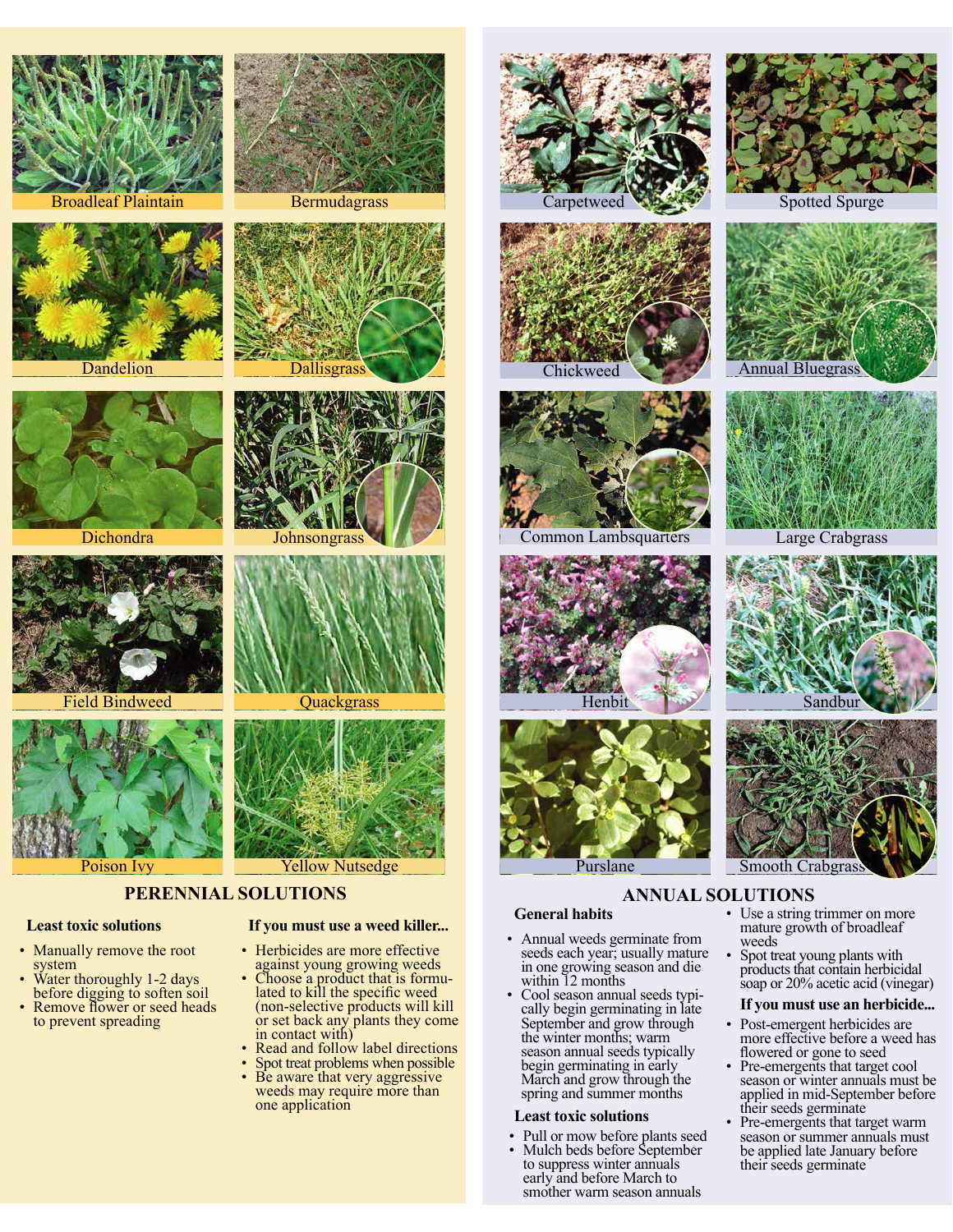| <b>Description</b>                                                                                                             | <b>Growing</b><br>Season                                                                   | <b>Comments/</b><br><b>Growing Conditions</b>                                                                                                         | <b>Least Toxic</b><br><b>Solutions</b>                                            |  |  |  |  |  |  |
|--------------------------------------------------------------------------------------------------------------------------------|--------------------------------------------------------------------------------------------|-------------------------------------------------------------------------------------------------------------------------------------------------------|-----------------------------------------------------------------------------------|--|--|--|--|--|--|
| <b>ANNUALS, BROADLEAF</b>                                                                                                      |                                                                                            |                                                                                                                                                       |                                                                                   |  |  |  |  |  |  |
| • Forms circular mats up to<br>$20$ " wide<br>Leaves grow in whorls<br>around the stem                                         | Warm season<br>annual<br>Seed germinates<br>in spring                                      | • Prolific seeder<br>• Shallow taproot<br>• Prefers fertile, dry, sandy soil                                                                          | Easy to remove with<br>hoe                                                        |  |  |  |  |  |  |
| Grows in thick mats<br>Small white flowers with<br>five petals<br>Shiny, pointed leaves                                        | Emerges in fall;<br>grows very little<br>until late winter                                 | • Shallow, fibrous roots<br>• Found most often in shady,<br>moist lawn areas                                                                          | • Easy to hand pull                                                               |  |  |  |  |  |  |
| Low-growing in turf or<br>sprawling and upright<br>Wavy Leaves<br>Green flowers with white<br>mealy powder                     | Warm season<br>annual<br>Seed germinates<br>in spring                                      | • Thrives in rich, fertile soil<br>· Edible                                                                                                           | Easy to pull by grab-<br>bing base of plant                                       |  |  |  |  |  |  |
| Grows upright but can root<br>at the nodes<br>Rounded, serrated leaves<br>Square stems<br>Pale purple flowers                  | Cool season annual<br>Seed germinates in<br>little until late win-<br>ter to early spring  | • Fibrous shallow roots<br>• Prefers good soil with high<br>moisture level<br>• Edible                                                                | • Easy to hand pull                                                               |  |  |  |  |  |  |
| Prostrate; branches from a<br>central point<br>Shiny, fleshy leaves and<br>purple-red stems<br>Inconspicuous yellow<br>flowers | Warm season<br>annual<br>Seed germinates<br>in late spring                                 | • Seed can remain viable up to<br>40 years<br>• Thrives in extremely hot, dry<br>weather<br>• Edible                                                  | Remove by hand<br>Put plant fragments in<br>trash because they can<br>root        |  |  |  |  |  |  |
| Grows in dense mats<br>leaves with purple splotch<br>on top<br>Inconspicuous flowers                                           | Warm season<br>annual<br>Seed germinates<br>in late spring to<br>early summer              | • Prolific seeder<br>Shallow taproot<br>• Stem has milky sap                                                                                          | Easy to hand pull or<br>hoe                                                       |  |  |  |  |  |  |
|                                                                                                                                |                                                                                            |                                                                                                                                                       |                                                                                   |  |  |  |  |  |  |
| • Upright, clumping growth<br>• Grows $4"$ -6" when not<br>mowed<br>late spring                                                | Cool season annual<br>Seed germinates<br>in fall<br>Grows very little<br>until late winter | • Prefers wet, compacted soils<br>Small clumps growing in lawn<br>$\bullet$<br>makes it look uneven                                                   | • Insert weed fork into<br>soil at the base of<br>plant, then twist and<br>remove |  |  |  |  |  |  |
| Can grow to more than<br>$3'$ tall<br>• Pale, blue-green, sharply<br>pointed leaves                                            | Warm season<br>annual<br>Seed germinates<br>spring to fall                                 | • Spreads by seed and by long<br>stems rooting at the nodes<br>• Single plant can produce<br>$150,000$ seeds/year<br>• Thrives in hot, dry conditions | Dig out crown of plant<br>and remove all of the<br>stem with a weed fork          |  |  |  |  |  |  |
| • Mat-forming<br>• Grows $12$ " tall<br>• Pale green leaf blades<br>• Produces seed stalk with<br>sharp burs                   | Warm season<br>annual<br>Seed germinates<br>in spring                                      | • Usually found on poor<br>sandy soils                                                                                                                | • Dig out crown of plant<br>and remove all of the<br>stem with a weed fork        |  |  |  |  |  |  |
| • Low-growing<br>15" or shorter<br>stems as it ages                                                                            | Warm season<br>annual<br>Seed germinates<br>spring through fall                            | • Spreads seed and roots from<br>nodes touching soil<br>• Most often found in turf; it<br>will tolerate mowing and still<br>produce seed              | • Dig out crown of plant<br>and remove all of the<br>stem with a weed fork        |  |  |  |  |  |  |
|                                                                                                                                |                                                                                            | Reddish green to dark green<br>• Seed heads appear in mid to $\cdot$<br>• Dull green leaves; some red-<br>dish-purple color appears on                | the fall; grows very<br><b>ANNUALS, GRASSY</b>                                    |  |  |  |  |  |  |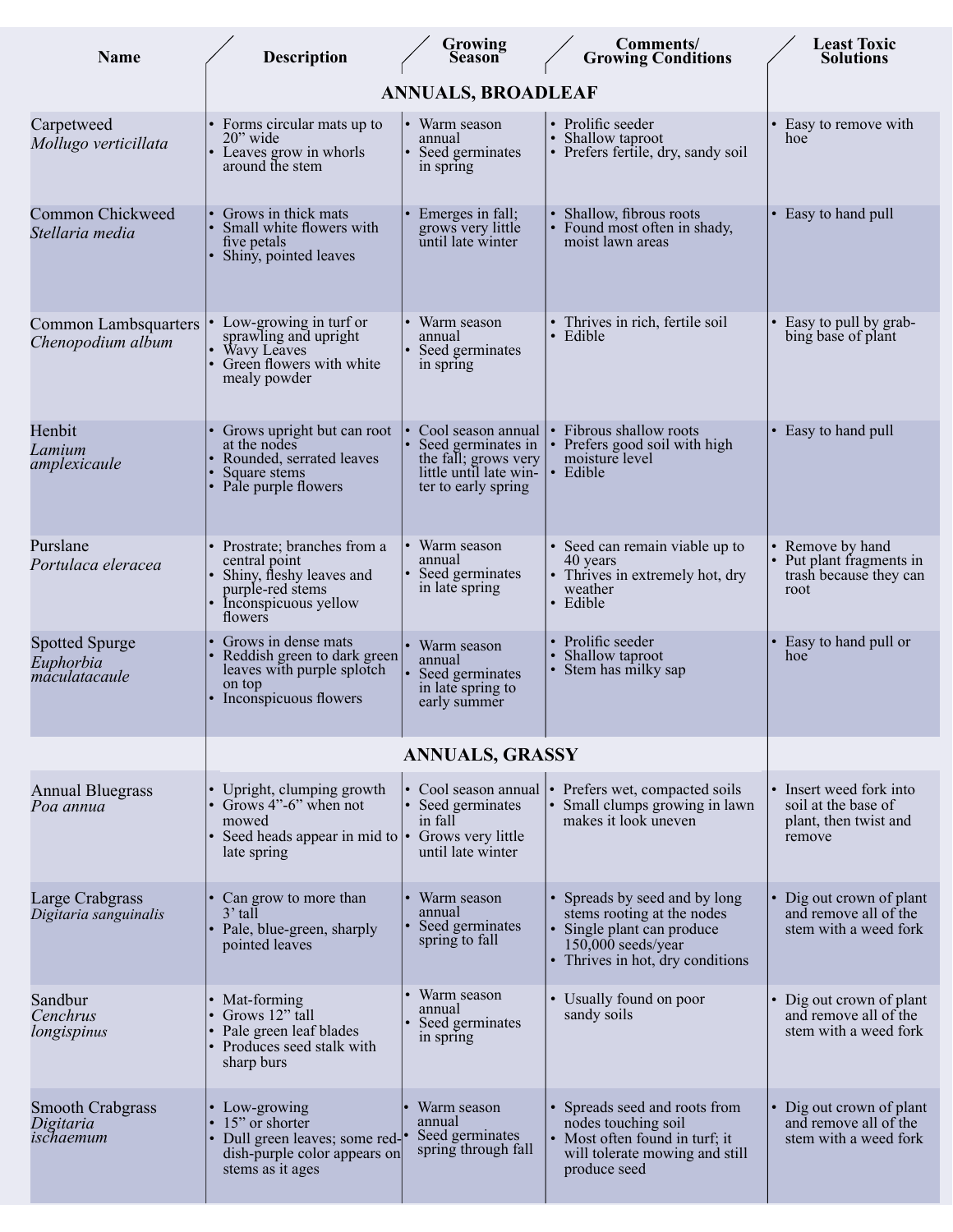#### *If you must use a weed killer...*

- Use herbicides only as a last resort – they can end up in streams and aquifers. They may also damage desirable turf and landscape plants
- Spot treat existing problems with a selective post-emergent product
- Understand and choose the correct product
	- Pre-emergents: prevent seeds from germinating – in general they are broadcast over a large area, most often used to control annual weeds; must be applied before targeted weed seeds germinate; use only if an area has a history of excessive weeds
	- Post-emergents: kill weeds after they have emerged; most often used on perennial weeds – may require more than one application for stubborn perennials









From Left to Right *(Korean Hoe, Diamond Hoe, Swan Neck Hoe, Stirrup Oscillating Hoe, Stirrup Hoe, Standard Garden Hoe)*

- Non-selective post emergents: will kill or set back almost any plant they come in contact with
- Selective post-emergent herbicides: specifically formulated for certain types of weeds i.e. grassy weeds, broadleaf weeds, sedges and woody vegetation
- Don't use an herbicide right before a rain – it can run off to harm our creeks rather than helping your yard
- Always follow the EPA-approved label directions
- Consult with your Extension Agent or nursery professional for more information
- Apply products at the proper time for effective control or prevention of weeds
- Use a wiper applicator or weed wand designed to apply herbicide directly on the vegetation for post-emergent, nonselective products to minimize drifting
- When using a sprayer, use low pressure and large droplets; apply when it is not windy

#### *Weeding Tools Choose a tool that causes*

#### *the least amount of soil disturbance* **•** Korean Hoe is shaped like a

- plow; used to grub out larger weeds or for making a shallow trench
- A Diamond Hoe has a flat diamond shaped blade designed to move just below the soil surface
- A Swan-neck Hoe has a curved neck that positions it to skim just below the soil surface
- The Stirrup or Oscillating Hoe has a double-edged blade that slides back and forth, minimizing soil disturbance
- The Standard Garden Hoe has a a large blade that is set at a sharp angle to the ground for chopping through overgrown weeds
- A Collinear hoe has a angled handle and a narrow blade

#### *Resources*

**Bio-Integral Resource Center (BIRC): 510-524-2567/ www.birc.org Texas AgriLife Extension:** 

 **http://agrilifeextension.tamu.edu/solutions/weed-control-turfgrass/ Weeds: Control Without Poison by Charles Walters**

**The Gardener's Weed Book: Earth-Safe Controls by Barbara Pleasant**

**Common Weeds of the United States by United States Agricultural Research Service**